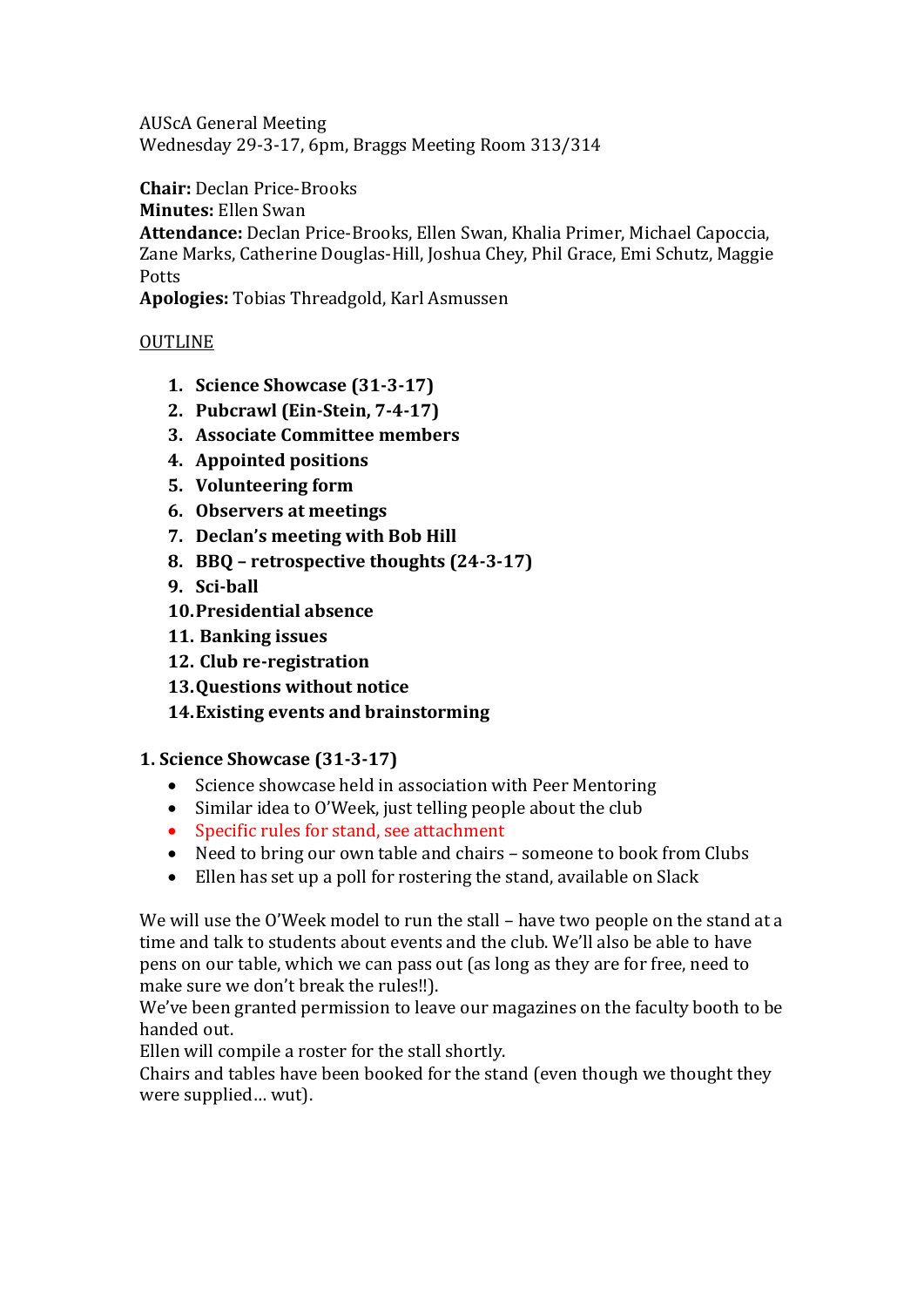Dear clubs taking part in the Science Mentoring barbecue for 2017, we would like to extend to you our gratitude for agreeing to participate in festivities. To guarantee the smooth operation of the day's proceedings, and the enjoyment of all involved, we would direct you to some rules of conduct for the day. For those rules which are flexible we request you send an email with your query or plans for approval. Our emails are listed below:

Lily Taylor: lily.taylor@student.adelaide.edu.au

Lachlan Loader: lachlan.loader@student.adelaide.edu.au

Joel Driver: a1688622@student.adelaide.edu.au

Urwah Nawaz: a1654797@student.adelaide.edu.au

Arthur Yeow: arthurenglip.yeow@student.adelaide.edu.au

#### **TERMS & CONDITIONS**

#### PLEASE READ CAREFULLY

1. Your club registration with the Adelaide University Faculty must be current from the date this form is submitted and extends to  $01/04/2017$ .

2. No literature about your club (e.g. no fliers, pamphlets, booklets, etc.) may be handed out on the day, with the exception of one single poster with important club dates, membership fees, and membership benefits listed.

3. Any activities you wish to host must be discussed in a query email to the Senior Peer Mentors at least two days before the event.

4. No food or beverages are to be sold from stalls. Some foods may be offered for free at stalls in restricted quantities (lollies unlimited, other foods and beverages 50 units daily unless otherwise approved in writing). All food and beverage give aways must be outlined in your booking form. Exceptions may be negotiated. Please include details in a query email.

5. No non-University students or third party organisations may operate, work in, or spend time in the stall.

6. No more than three club members may operate the stall at any one time.

7. Clubs must operate within prescribed stall space. Roaming and mobile operations are prohibited unless negotiated with the Senior Peer Mentors. Please include details in a query email.

8. All club members operating the stall must report to one of the Senior Peer Mentors at the start of their shift.

9. All who participate in this event do so at their own risk. The Faculty and its employees, and contractors do not accept responsibility for any injury, damage or theft to any person or property arising by reason of attendance at the event. The Faculty does not provide insurance cover for any items of equipment, exhibits or personal belongings being the property of any event participant.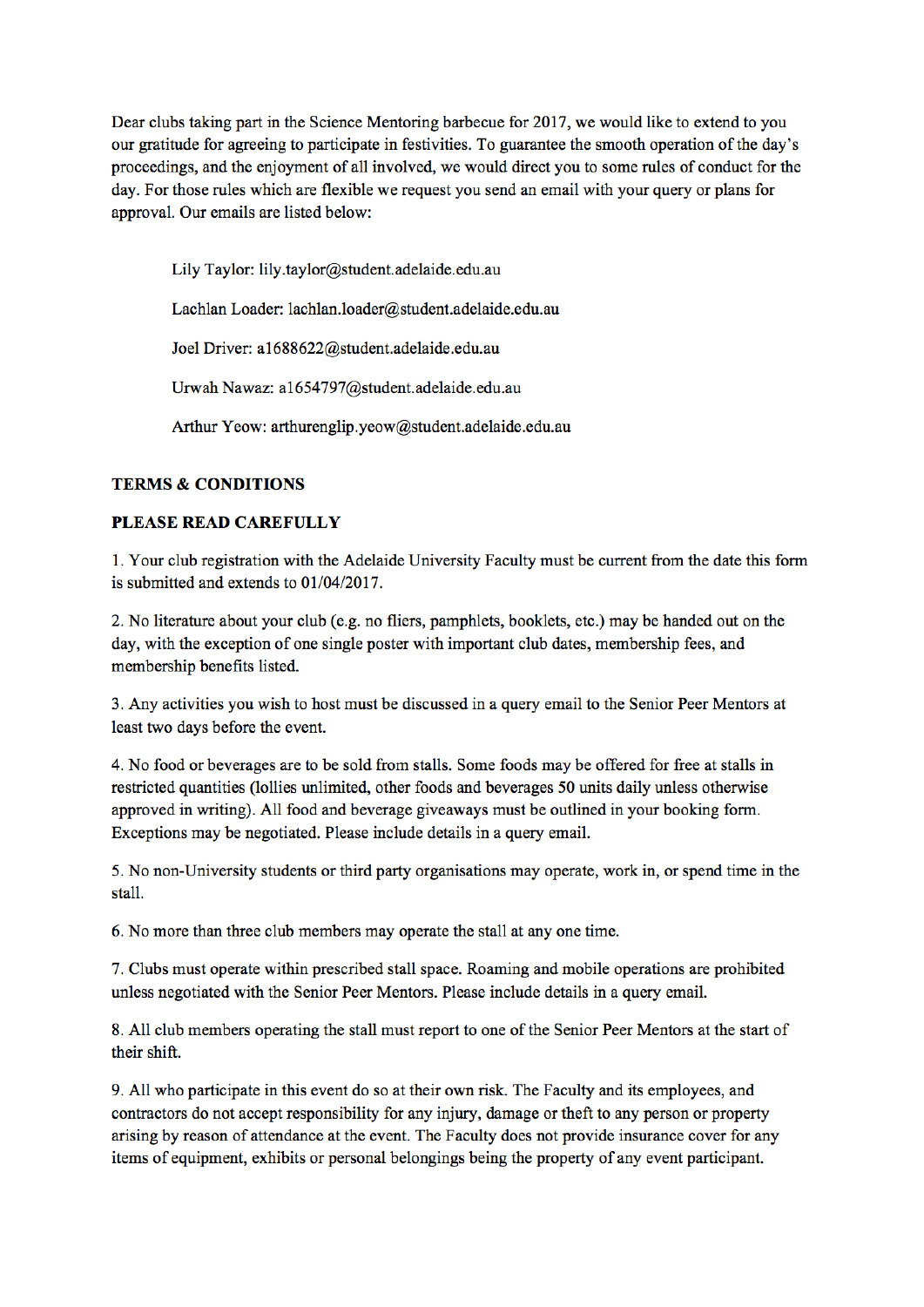10. The Faculty does not provide insurance cover in regard to personal injury or accident for nonstudent event participants who come on campus for whatever reason or purpose. It is the responsibility of the participant to arrange and pay for adequate public liability insurance and indemnify the Faculty against any and all claims arising out of participation at the event.

11. Each club and its participants are responsible for the cleanliness of their area in front of and behind their stall. Failure to do so may result in the club being liable for cleaning costs.

12. The general conduct and use of offensive language, inappropriate or offensive material, or behaviour of participants that may reflect adversely on the Faculty, or any breach of this Agreement or of the accepted rules in respect of this Agreement, may result in the termination of this Agreement by the Faculty and the loss of any stall booking.

13. In all respects and at all times under this Agreement participants to the best of their ability, accept the reasonable directions and instructions of Faculty Management, and assigned Coordinators of the Faculty or University of Adelaide Security, including adherence to any Noise Protocols Agreements, conduct or start and end times of participation and/or performances.

14. In the case of inclement weather, please do not assume that the Events will be cancelled. Senior Peer Mentors will make a decision regarding a change of venue if applicable or cancellation in such circumstances. Your attendance is expected unless notified otherwise by the Management or Clubs Activities Officer.

15. Any attendance of media organised by your club must be approved by the Faculty.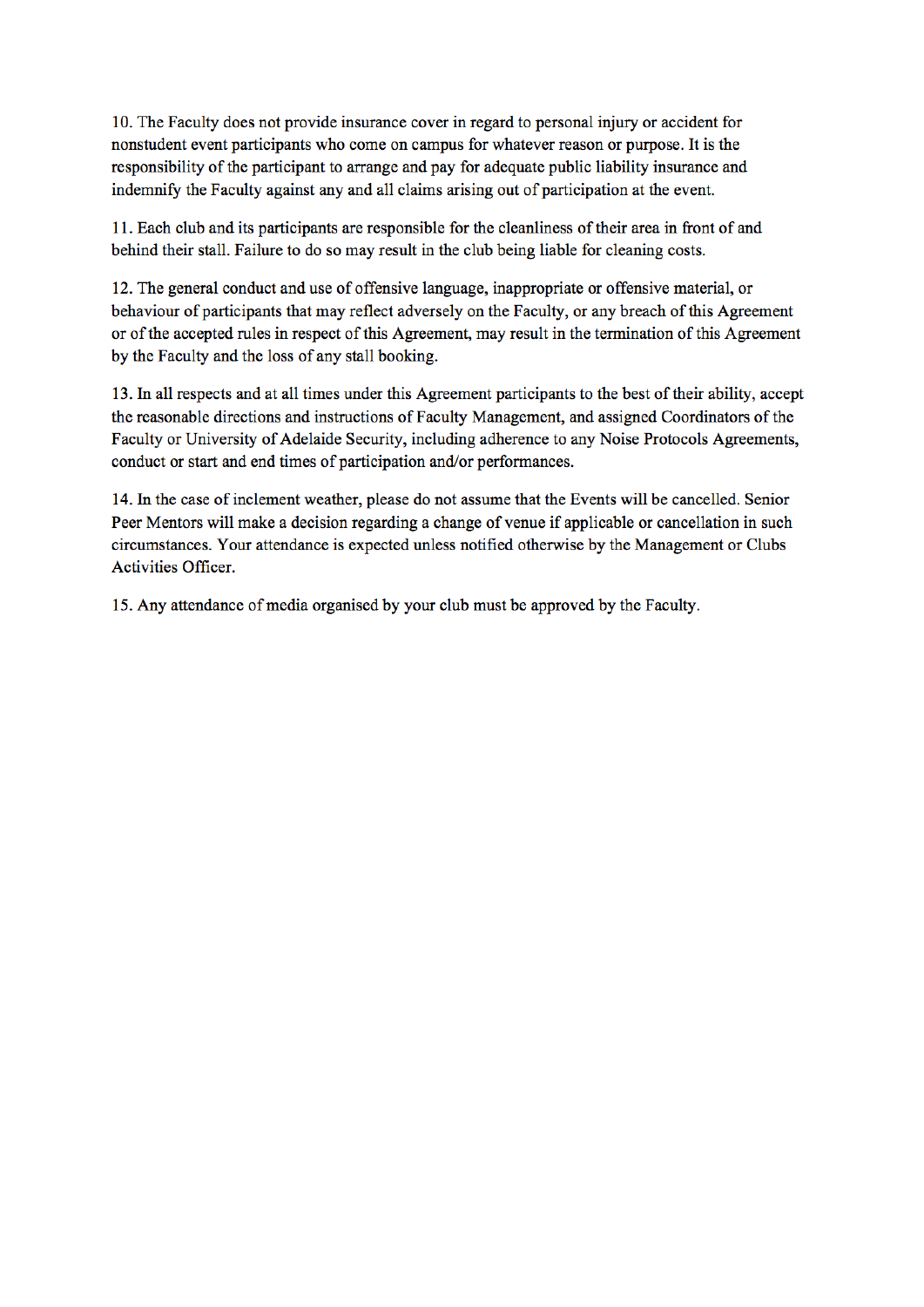### **2. Pubcrawl (Ein-Stein, 7-4-17)**

- Sober/responsible people have been appointed: Zane and Karl (thank you for volunteering/accepting the responsibility)
- Risk assessment forms can be quite long, we could reduce these by reducing risk? Perhaps in future, we could add an "I am 18 or older" box on the online form for buying shirts
- Awaiting on delivery times from Cheryl, need to direct correspondence from Arwa to new committee
- $\bullet$  Shirt distribution to occur mostly on the Thursday before (6-4-17)
	- o Two methods tried previously for shirt distribution, need to decide which one we will use
		- 1. Organised but more prep As the shirts are individually packaged, we attach a slip/invoice with the customer/member's name. When they come to pick up their shirt, we give them the shirt(s) with their name on it/them. Could do prep the Wednesday night before?
		- 2. Minimal prep, but more error prone Hand out shirts by size at the stall, and tick off distributed shirt against a spread sheet.
- Someone to cold-call food places: Declan looking for assistance?
- Maybe could advertise PokitPal/see if we can get their food deals for pubcrawlers?

Declan will talk to Zane and Karl (responsible/sober people) about their roles, paperwork, organising taxis. They will also need to be easily identifiable on the night. Declan has said he will complete the risk assessments. Declan also suggested that in future, we should include a box to be ticked on the website stating "I am 18 or older" which must be ticked before purchasing shirts online, as it would reduce the risk assessment paperwork. This was looked upon favourably.

Shirt distribution to occur on Thursday and Friday 6/4 and 7/4. Ellen will make a Doodle poll to make a roster.

When discussing the options for pub crawl distribution:

Option 1: involves double-handling of shirts, somewhat unnecessary use of paper, and also we don't know the exact delivery date so could be very pressed for prep time.

Option 2: Is error prone, although in reality both options will come with errors. This way, only those who are late to pick up their shirts will face errors, easier to resolve perhaps?

Declan moved for option 2 for distributing pub crawl shirts. Seconded by Emi. Motion passed.

On the day we will use a spreadsheet (google sheet which can be accessed by everyone) to keep track of shirts that have been collected. Will also keep spare shirt sizes on this document, so can arrange swaps if possible.

Can use a google doc for spreadsheet on the day

Interesting note raised by Declan - Depressed pub crawl shirt sales affecting a lot of other clubs (e.g. health sciences), as well as depressed memberships (the latter hasn't affected us yet, yay!)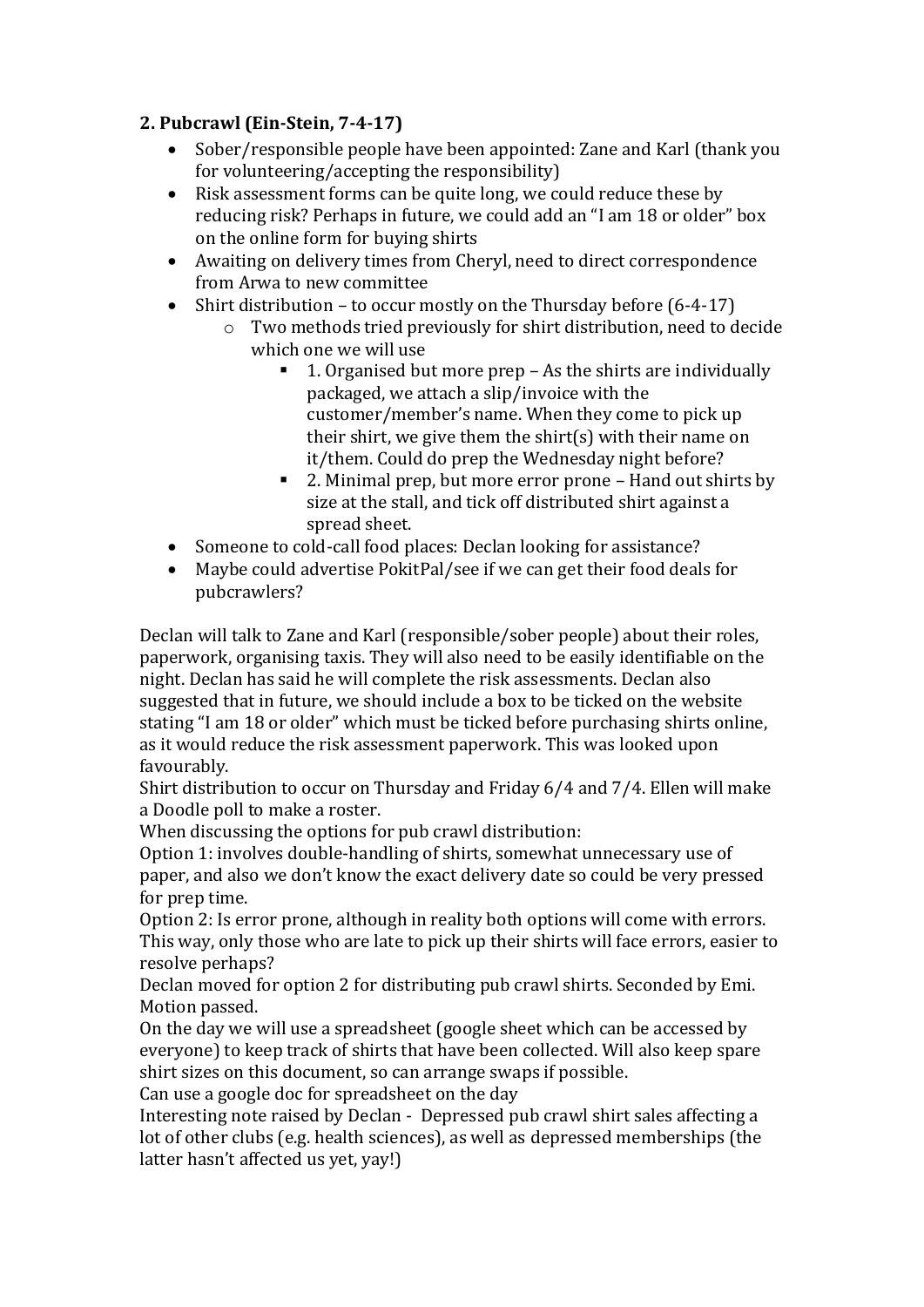Declan will contact AU Clubs to see why/if there is a widespread cause of depression Michael raised the idea that we could contact the AU Clubs event organiser for future events.

Emi said the Flinders Uni Chem and physics society have expressed holding a joint pubcrawl with us in future.

Josh suggested a Traffic light party idea with stickers to show relationship status, we could incorporate into pubcrawl? May be awkward but also not. Maggie suggested a rubiks cube party – different colour for different majors and exchanging of clothing based on colour. Also could be awkward, and show uneven major distribution. Conversely, it could be good? It was raised that this would probably involve a lot of sweaty shirts and pheromones, unless you're on the pill, then you don't have pheromones. Maggie – apparently a recent study indicated humans don't have pheromones? Emi – Agreed, said it was based more on immune system

#### **3. Associate Committee members**

- We have had volunteers write them a thank you letter from the committee
- Associate position perhaps as an incentive to keep volunteering,  $gratitude \rightarrow associate committee member?$
- Thoughts on associates? Open to discussion

Declan suggested an idea – need 2 gratuity letters to become an associate committee member (e.g. thanks for volunteering twice, you can come to our next meeting if you like…)

Expect same level of commitment from associates as elected committee members – require continual engagement.

Emi pointed out that a gratuity letter is nice, can still go towards their CVs e.g. Dominick Hentschke, Tamika Burrowes and Danny Wu are good volunteering examples

How should we keep track of volunteers and their activities?

As a committee we could keep a general consensus, we know their faces and commitment etc.. We could also make a spreadsheet, as suggested by Catherine (who has done one previously)

We considered noting that previous committee members/volunteers have also given their time, but we are currently looking for continuity.

### **4. Appointed positions**

- We need to get a wriggle on to sort this out sooner rather than later, particularly for Deputy Treasurer and Deputy Secretary
- Not appointing at present, but just to start the conversation… Is it something you think you'd be good at/be interested in?
- Other positions: Morals Officer, Sergeant at Arms (SAA), Our Loyal Leader of the Opposition (OLLO)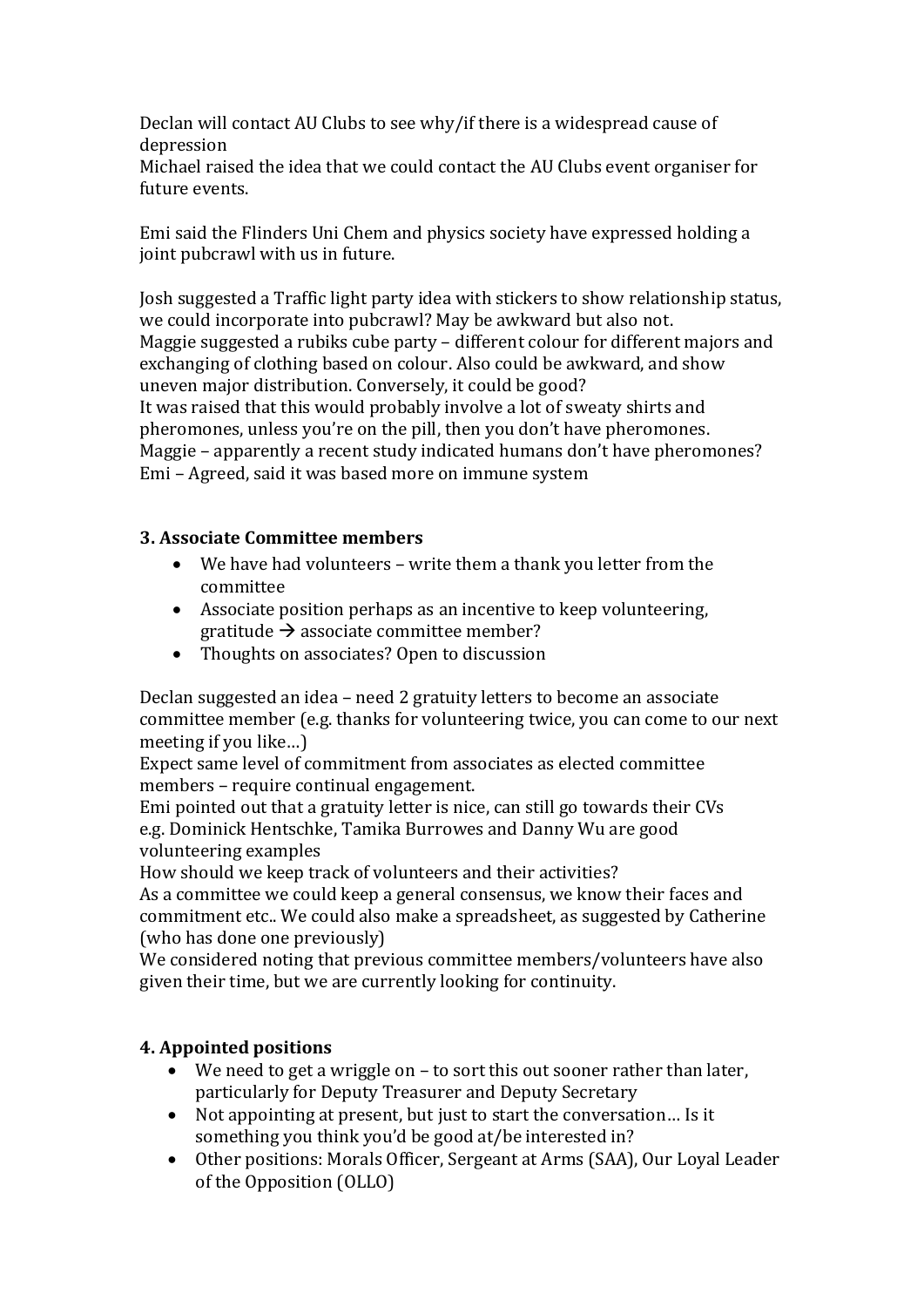Can bring in associates to fill in appointed positions if needed/if no one from the committee wants to.

OLLO – opposes everything. Forces us to justify our actions/decisions Should wait until SAA is elected before OLLO to prevent harm coming to the OLLO (e.g. someone leaping at them across the table [based on true events]) SAA – main role = dispute resolution, mediator

Morals officer – record the funny/dumb/debaucherous/silly things done by the association. Is recording everything to go into the archives

Suggested that Zane be Morals Officer (ideal timing, as it is currently pre-pub crawl)

Michael was concerned, and suggested we should wait until after pubcrawl? Phil objected Michael's objection

Declan moved for Zane to be Morals Officer. Seconded by Emi. Passed. The events of the Engineering pub crawl were specifically not discussed at meeting

# **5. Volunteering form**

- Need to keep first year engagement (as shown at AGM)
- Need to set up form on website, so volunteers can express their interest

Josh has made a volunteering form, it is already up on the website Volunteers may get spammed with emails - we have already received some complaints of the volume of emails being sent – we need to be careful so our members don't block us. We need to be particularly aware of this during our busy periods.

Catherine suggested an application to allow for easier management of mailing lists

# **6. Observers at Meetings**

• Need to advertise consistent meeting place, and to publish with a map

We need to have a consistent meeting place (hopefully the Braggs meeting room, it is Nice)

CoCos to advertise meeting place.

Michael raised issue of doors locking at 6pm? Emi said she was able to access the building after 6pm. We also know a lot of people working in the building, so we could contact them if we needed to open the door. We can deal with this if it occurs, but deemed unlikely.

# **7. Declan's meeting with Bob Hill**

- Meeting purpose new letters of affiliation, also an office (broom closet with a computer)
- How did it go?

Bob Hill has been watching us (in a non-creepy way). He is impressed, especially with the First Year Magazine.

Bob Hill will send email out to whole Science faculty, saying they should work with us (yay – legitimacy problems overcome!)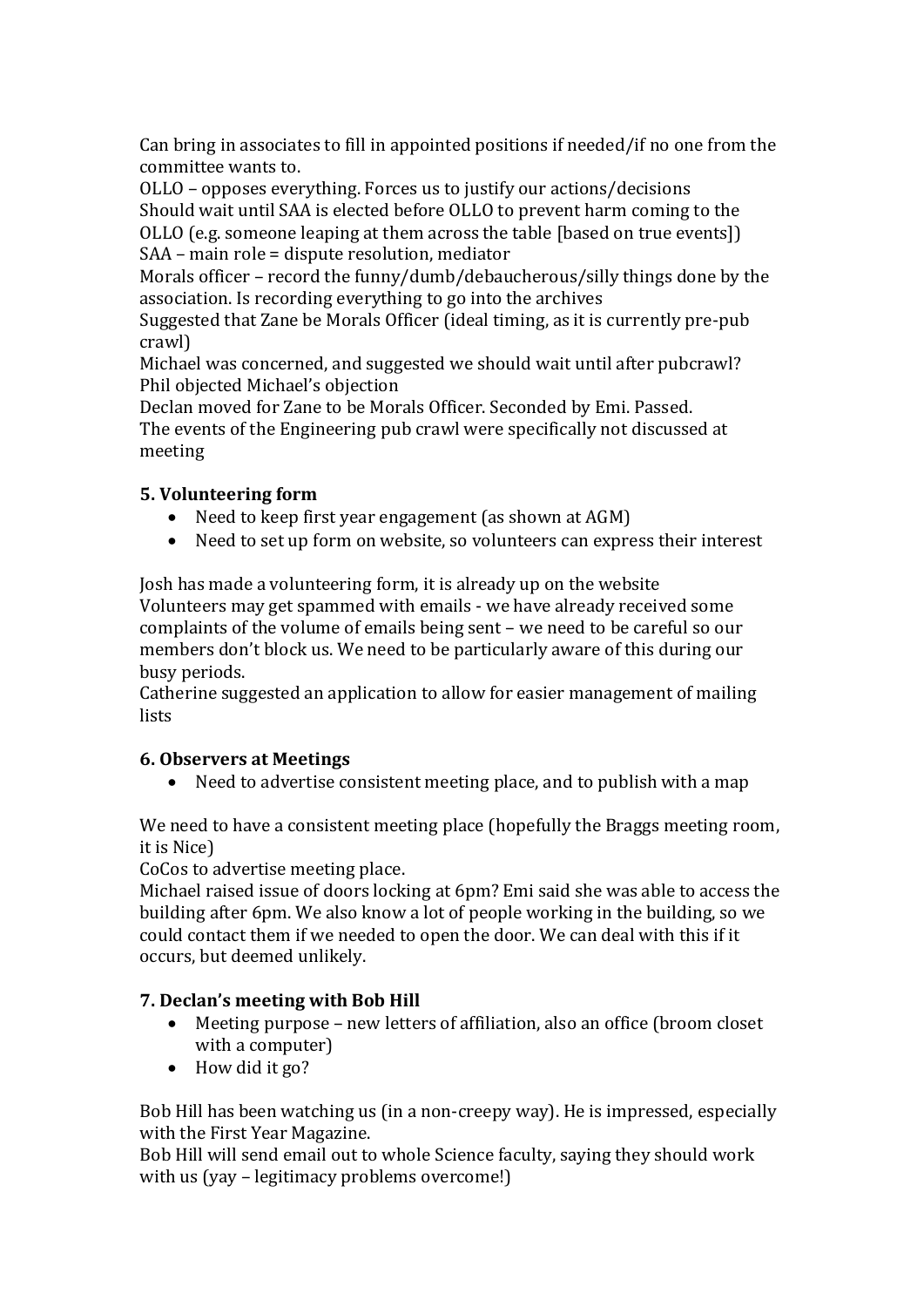He also said he is happy to give us an office space. He has given Declan name of the new marketing director – she's only been in the position for a week, so if we catch her now she'll think working this closely with a student club is normal – Working with her would be good for advertising ball to staff We have also been advised we can use Bob Hill's name to deal with any annoying staff members that don't take us seriously. In saying this, we need to be careful not to become too integrated with the faculty, as we still want to maintain our independence and identity as a "fun" club, not as an extension of the faculty.

### **8. BBQ – retrospective thoughts (24-3-17)**

- How did it go? Finances, general consensus etc.
- Pros/cons, what did everyone think?

INITIAL FOOD ORDER (that was actually packed, thanks for forgetting to give us 60 cans of Coke, Coles):

Bread – 20 loaves Solo cans – 24 pack Sausages – 25 kg Onions (frozen sliced) – 8 kg Bubble and Squeak – 7 boxes Capsicum – 2 kg Serviettes – 2x200 pk

Sauce and oil already in cabinet.

Initial bread order was insufficient, bought 5 more loaves, and had 2 left over. There was a single sausage left from 25kg. We used all of the onion, but could've had more capsicum. Bubble and squeak patties were popular, sold out around 2pm. 8 boxes was sufficient

Both BBQs worked well, as we already knew about the ignition issue on the Geology BBQ. We should remember to bring gas lighters in future (of which we have bought 2, yay!)

A lot of people didn't realise we were selling drinks - need to advertise this better/more obvious. Also make drinks \$1 maybe to compete with chemistry fridge drinks.

Coles has not refunded us yet for the two boxes of Coca-Cola cans they forgot to give us, but sometimes they automatically refund you the difference. Phil will keep an eye on this.

Phil's suggestion for future events: On the day – count the money before you start using the cash box?

Emi seconded saying it is good for security.

Declan said our cash box is always locked in a mostly secured, mostly safe room.

 $\rightarrow$  Idea – keep a float of \$200 between events. The denominations of the float will be determined based on the events (i.e. pub crawls will use larger denominations than just membership). Also, if possible, when committee members are buying things for AUScA, please pay by card as this makes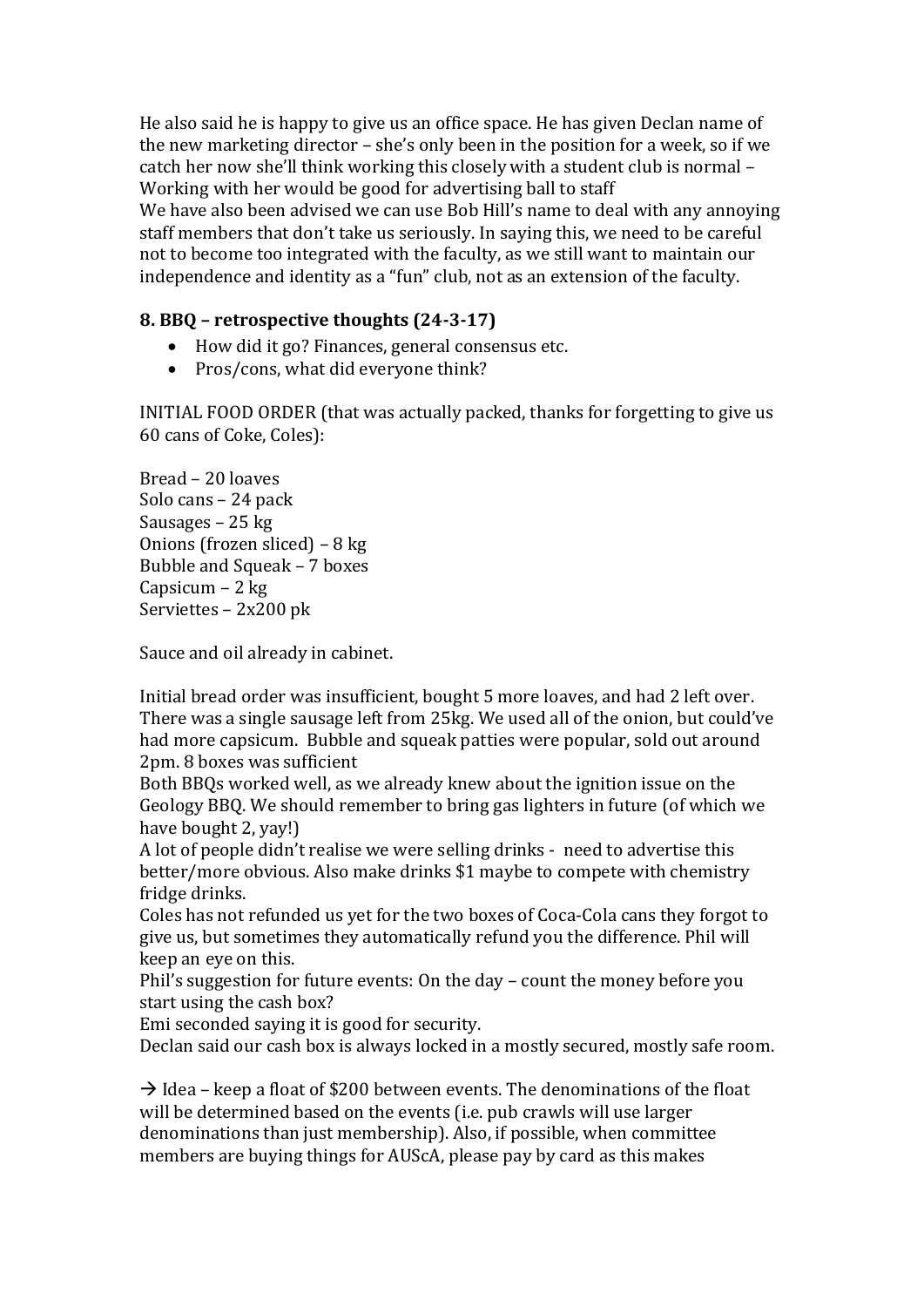refunding a lot easier. Regardless of whether you pay by cash/card, don't forget to get a receipt, and also take a photo of it and send a copy of the photo to Phil. Michael suggested to make the float \$300 - Pizza usually costs \$300 and it can be used for that if needed (although, we can usually pay by card…)

Phil has designed some snazzy excel sheets for keeping track of cash counting.

### **9. Sciball**

- Khalia to contact Ryan (?), update him of new committee etc.
- Sciball sub committee to help plan menus etc, would be too hectic with the whole committee voting  $\rightarrow$  form a sub-committee
- Khalia as officer maybe, as she has been doing the bulk of communication?

Declan highlighted that re. Sciball, there are lots of little decisions to be made, would be good to establish a sub-committee, and elect an officer.

Officer elects deputy to act essentially as secretary, taking notes etc.

Decisions that cost money will generally discussed with whole committee. Also, the Treasurer can sit in on sub committee meetings (especially important when expenses are being discussed)

Declan moved that Khalia be officer for sub committee. Seconded by Emi. Passed. Applause followed.

Khalia has made a Sciball channel on slack – join that channel if you are interested in joining the sub-committee. Executive committee members to be on the channel (even if there just to observe)

Declan suggested we could make the ball science themed.

# **10. Presidential absence**

- Declan and Khalia will be overseas during the mid-semester break (on a study tour). Need to elect someone to stand in temporarily as president, to deal with urgent matters.
- Suggestion: Ellen to stand in as President, Declan and Khalia will still be contactable.
- Someone to stand in as Secretary?

Declan and Khalia will away from 9/4-22/4 on a study tour in Korea. Declan moved that Ellen be President and Emi be Vice-President. Seconded by Phil. Passed.

As this period will be relatively quiet for the club, Declan suggested that we probably won't need someone to fill in as Secretary while Ellen is President.

### **11. Banking issues (raised by Michael)**

Issues at ANZ regarding change of signatories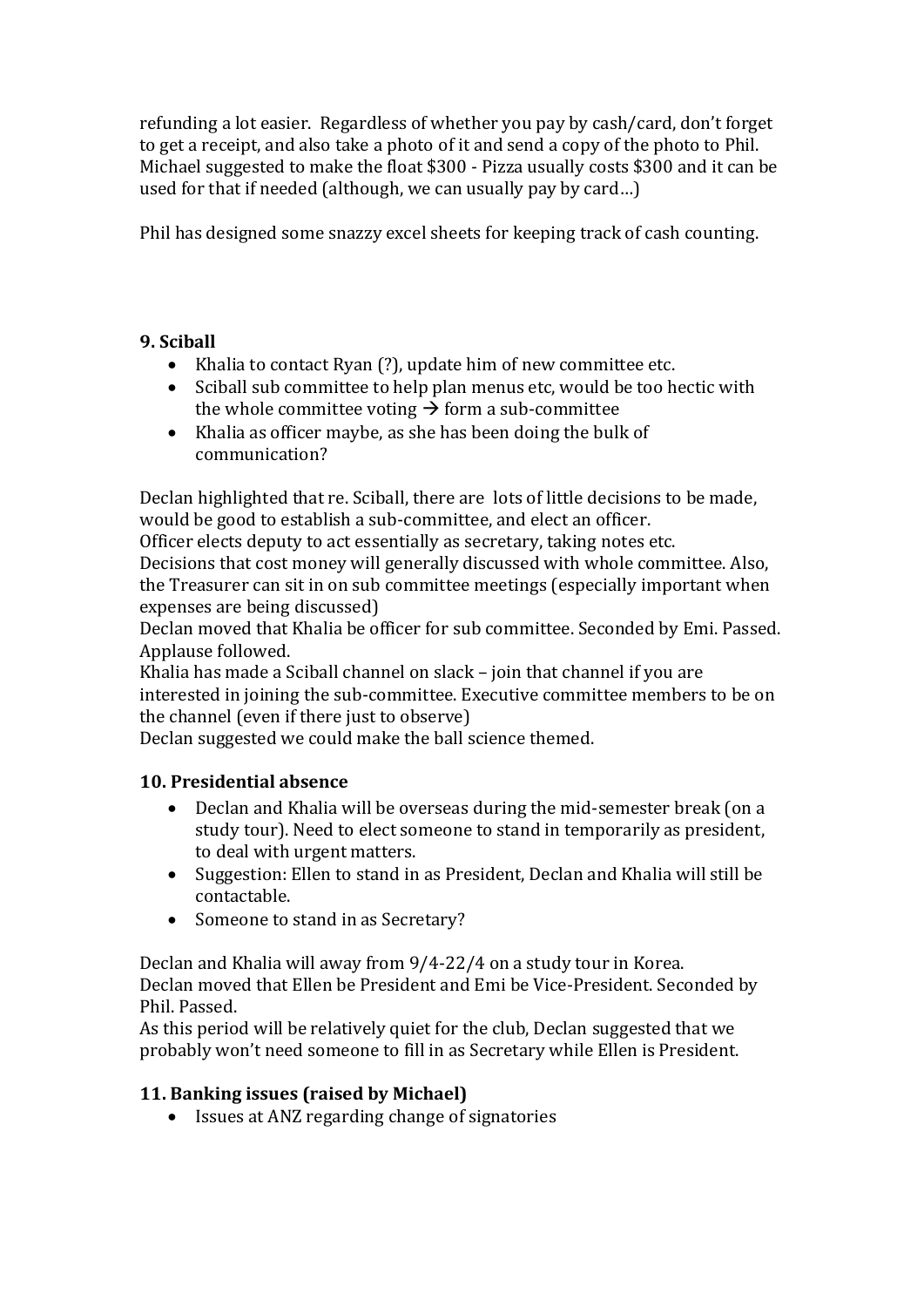Last year Michael set up a new bank account at ANZ (BankSA sucked‼‼). However, for the changing of signatories, ANZ gave him wrong info re. Who needed to sign what forms, which was inconvenient.

The teller at the Rundle mall branch was a bit anal about everything (and still told us the wrong information).

Nathaniel (teller at King William branch) was much better, knew what to do and sorted us out. Declan and Phil will have bank cards and access to online banking. All executive committee members are signatories. Signatories have the option to get a card/access, but at this stage it is not necessary for more cards.

At the AGM, Stuart raised the issue of the missing \$600.

Declan suggested discussing further at the next meeting, as it is a large issue that requires more time for discussion (and is a little depressing)

### **12. Club re-registration (raised by Michael)**

• Must be completed soon (how soon?)

Declan proposed we re-register the club. Seconded my Maggie. Passed. Josh opposed re-registering the club. Everyone glared at Josh

#### **13. Questions without notice**

Catherine asked if we can update the AUScA AUU page, as all that information is from 2014. Very outdated.

Declan moved that we update the AUU page. Seconded dramatically and very speedily by Phil. Passed.

It was suggested that we could include a link on the AUScA AUU page to the front page of the AUScA website.

Handy note – We don't need to talk to the union every time we want to update our page, which is very nice.

Catherine granted power (by Declan) to update the page.

Sciences showcase – we can't hand out flyers??? Confirmed by Emi (through YSA communication)

Josh asked "Why is the information for this event so slow?" "Because it's shittily run." responded Michael.

"How long until we can take over peer mentoring?" – unknown Michael proposed a new event – hostile takeover of peer mentoring

#### **14. Existing events and brainstorming**

- Events which we currently organise Pub crawls, BBQs, quiz night, movie nights, Star Wars day movie night, National Science week, Sci-Ball, O'Week, Re- O'Weeks, Clubsland, O'Week, Science Alive, Battle of the Sciences.
- Would still like to expand our events!  $\rightarrow$  Brainstorming session. Declan to bring some butchers paper and textas and we can all brainstorm together (e.g. Education outreach, networking events, science speakers…)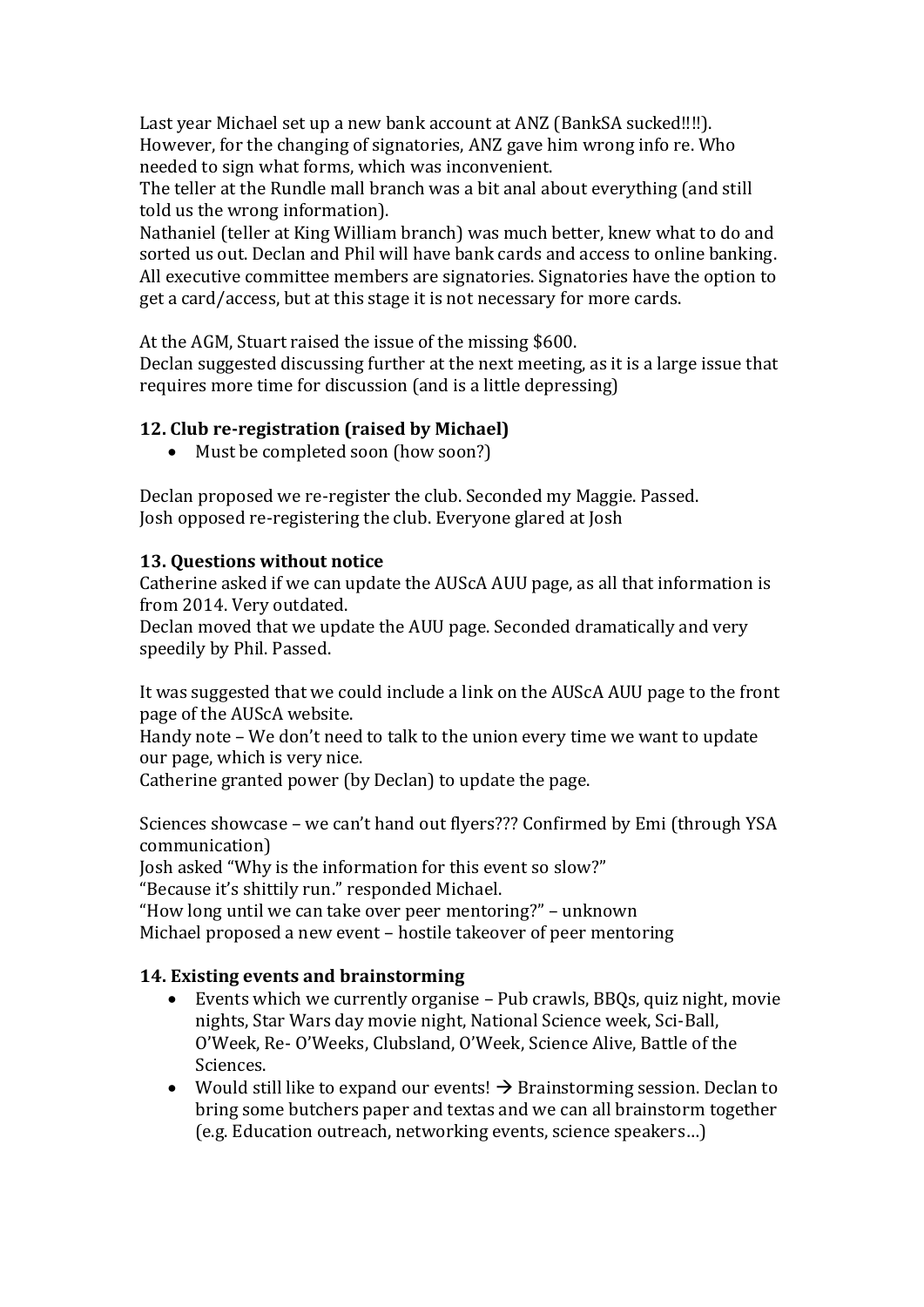Grants application process has gone whack – Clubs committee went broke twice last year (gave out too much money, Michael was giving them advice on how to handle finances)  $\rightarrow$  solution for obtaining grant money is to get in early, and get the money as fast as you can

Despite this, we obtained \$875 was obtained from clubs last year.

AU Clubs used to subsidise whole events, they now realistically give you half of what you ask for. Michael suggested we ask for grants for every small thing we do, including the May the 4th movie night (for snack food). We would need to put in application to clubs by 25<sup>th</sup> April

Emi said that we can get grants for Science Week, held at the Science Exchange. However, it has to be a community event to be eligible for the grant.

Michael suggested a Postgraduate meet and greet event (a bit like networking, don't want to agitate AUBN, but they are unorganised so it doesn't matter)

There is incentive for this: the Faculty is poor. Networking is good for faculty as it encourages students to go to honours  $\rightarrow$  more funding for them It would also allow good networking for students and builds networks between labs. Makes AUScA look more professional and legitimate too.

We would prefer to invite PhDs and postdocs rather than heads of school. Would ideally keep it more casual than formal. To initiate networking, maybe give people different colour stickers for different majors, as it would allow east identification. Someone suggested different hats for different relationship status? ;)

Get in contact with PAWS (Waite/Roseworthy student networking). Zane is at Waite every Friday so could be beneficial for contacting them.

≫Use all our contacts to invite Waite/Roseworthy students, and anyone else

who would be suitable≪

Flinders/UniSA have poor student clubs. We could make it available to Flinders and UniSA students too.

Khalia said that Science in the pub events can be good for networking, and we could make use of them. Catherine also mentioned that there is Physics in the pub, which is similar. Emi mentioned the Thinking Hats (Flinders Uni club), who we could work potentially work with. Also, RACI Young Chemists, YSA, basically reach out to as many clubs as possible.

Josh suggested that we could hold this big prospective meeting in the HMSS meeting room, where everyone would have a microphone.

Maggie said that we should make members more aware of the faculty and opportunities within it. Particularly, if we help the faculty a bit (especially with sourcing volunteers), they would look upon us more favourably.

Bob Hill would like us to work with Early entry program (EEP), reaching out to high schools (essentially students who are likely to study science are invited to the uni and labs).